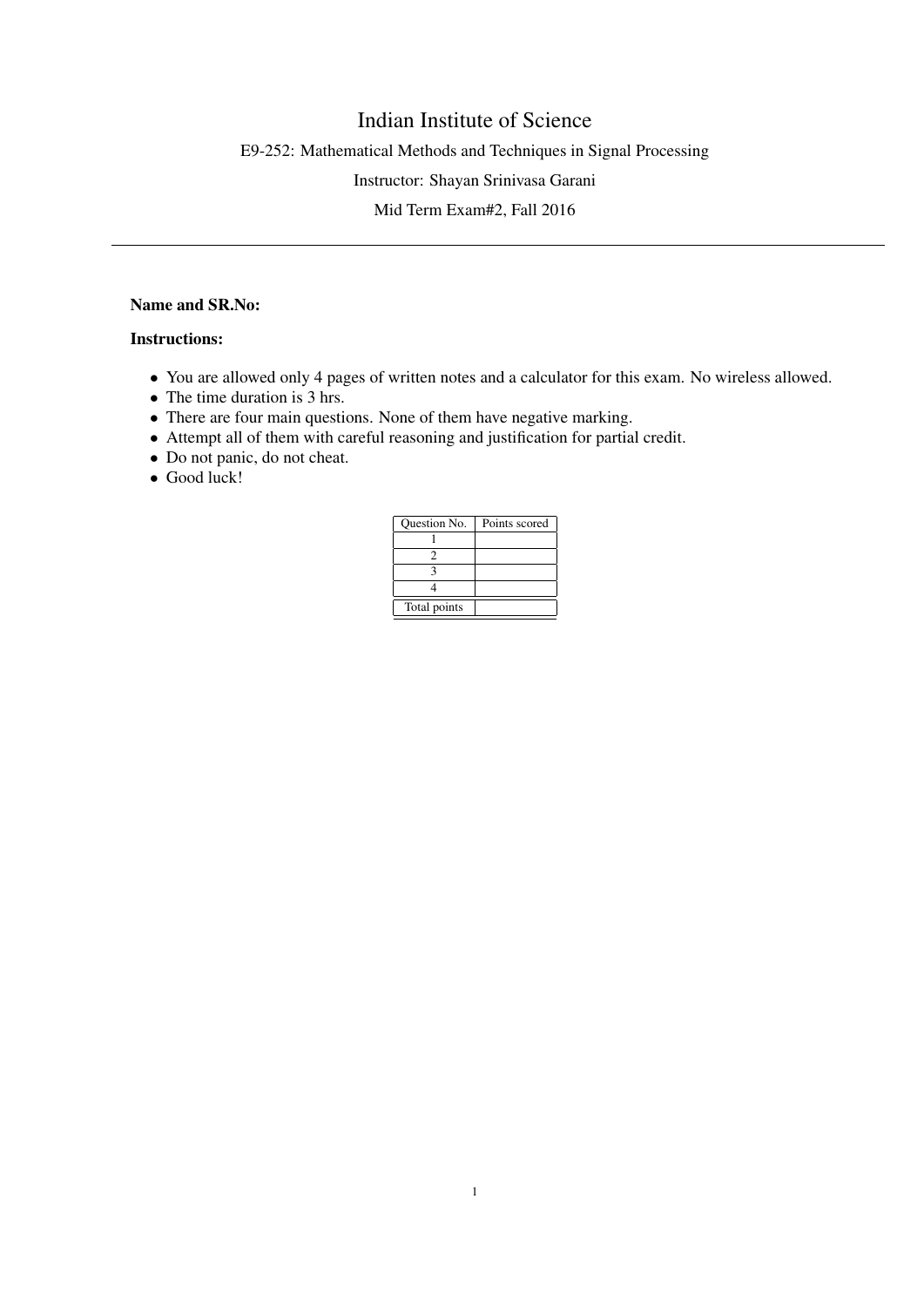PROBLEM 1: This problem has 3 parts.

Let  $\mathcal{V}_n$  be the spaces generated from the Haar scaling function  $\phi(2^n t - k)$ , where k is any integer.

- (1) What are the dimensions of  $V_n$  and  $W_n$  over the interval  $t \in [0, 1)$ ? (5 pts.)
- (2) With the usual notations as followed in the class, we have  $\mathcal{V}_n = \mathcal{V}_0 \bigoplus^{n-1}$  $k=0$  $W_k$ . Obtain the dimensions
	- in  $V_0$  and  $\{W_k\}_{k=0}^{n-1}$  and use this to evaluate your answer for the dimension of  $V_n$ . How does it compare to your result in sub part 1 of Problem 1? (10 pts.)
- (3) Expand the signal  $s(t) = 1 t^2$  over the interval  $t \in [-1, 1]$  using the Haar wavelet. (10 pts.)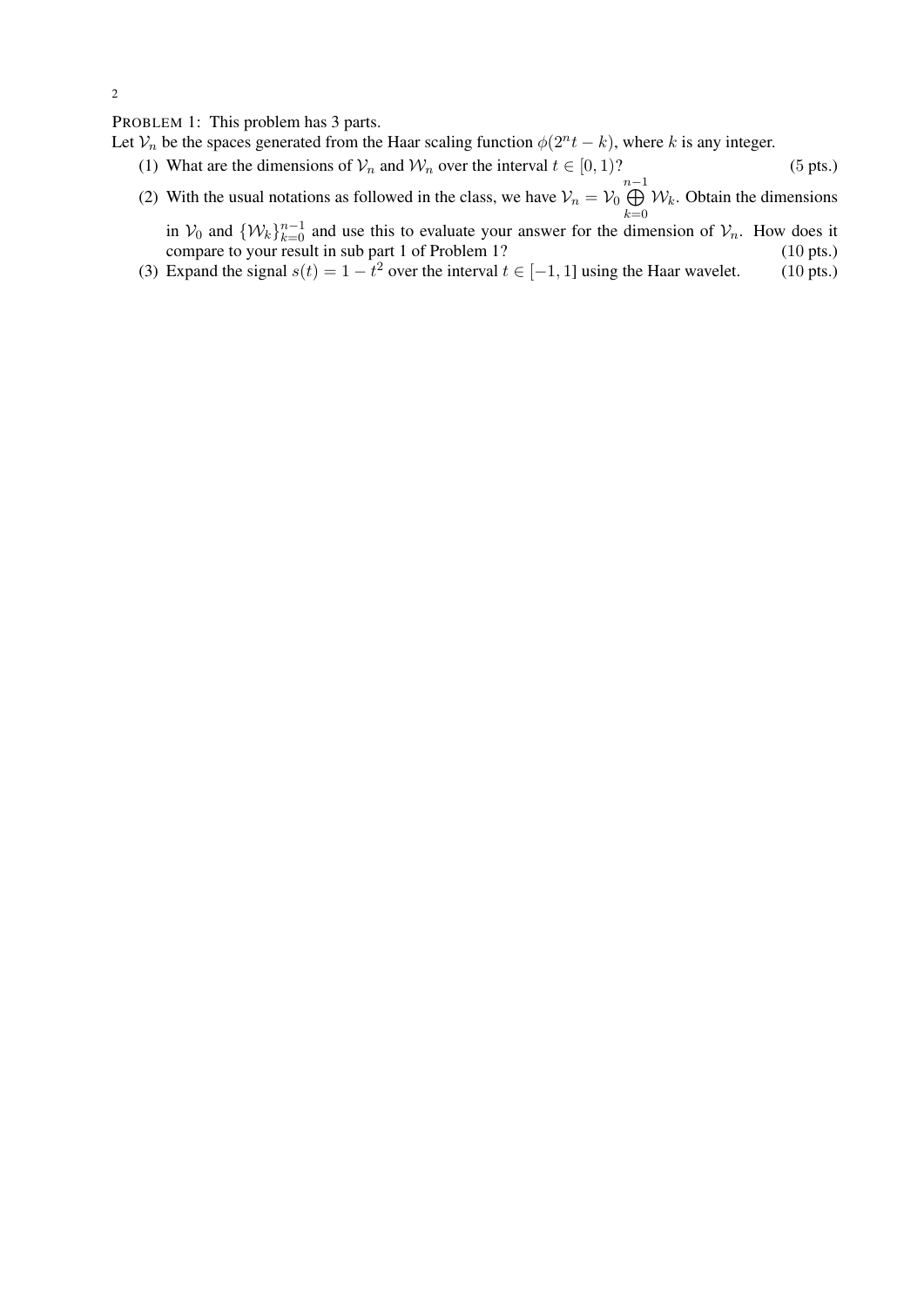PROBLEM 2: The following points  $(2,0)^T$ ,  $(3,-1)^T$ ,  $(2,-2)^T$  and  $(1,-1)^T$  occur with probabilities 1/8, 1/8, 3/8 and 3/8 respectively.

- (1) Obtain the KL representation of the points. (8 pts.)
- (2) If you were to reduce the points to 1D, how would you optimally represent them? Sketch the new 1D points carefully. (6 pts.)
- (3) What fraction of the energy is lost by doing a dimensionality reduction in the previous step? (5 pts.)
- (4) Suppose these four points correspond to four different classes, sketch the linear decision boundaries to separate the original set of points in 2D as well as in 1D after dimensionality reduction. Write down the equations of the boundaries explicitly. Are the linear decision boundaries unique? (6 pts.)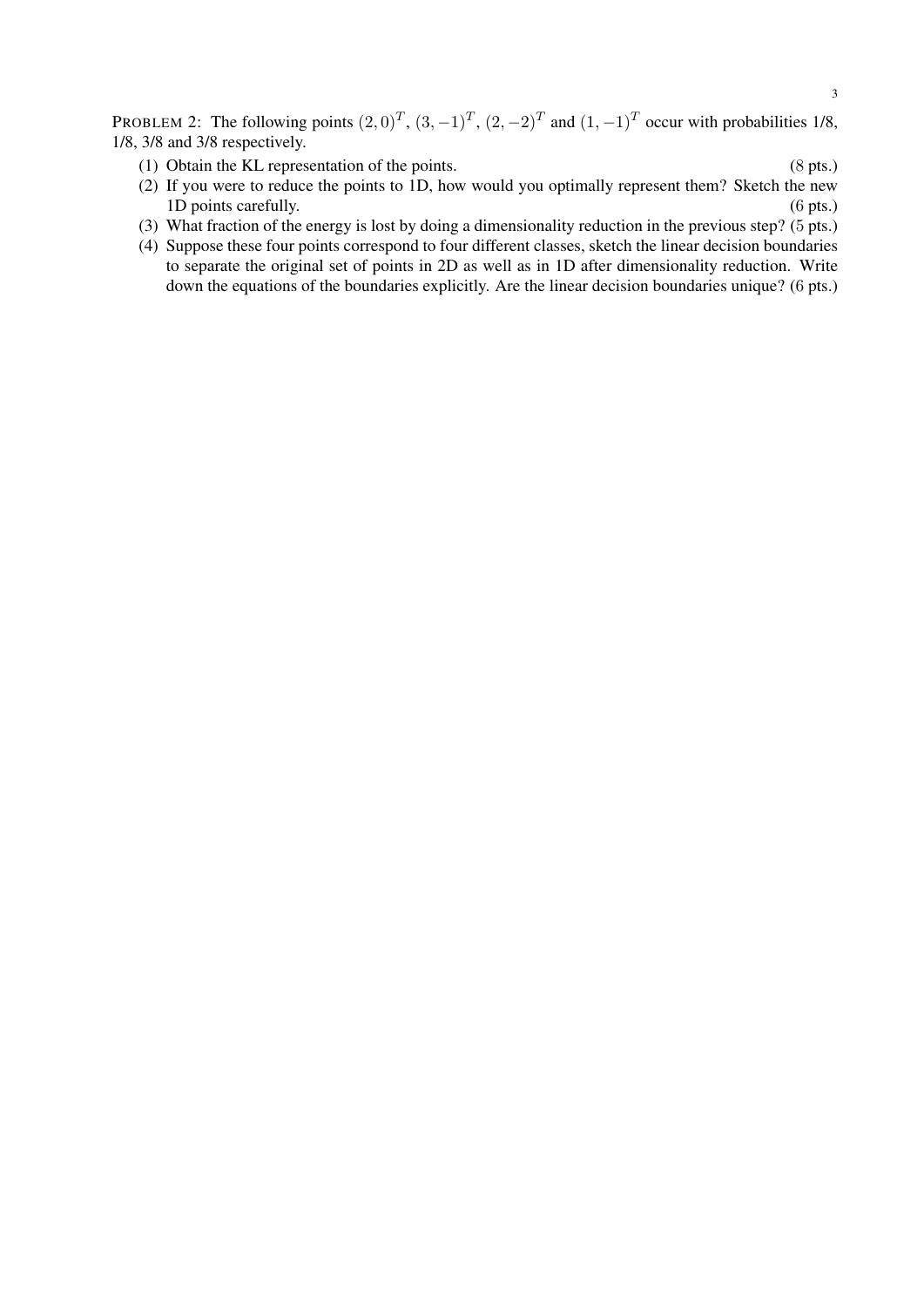PROBLEM 3: Two students claimed to design a 3-channel perfect reconstruction filterbank. In one case, the student had a bank of analysis filters followed by down sampling rates of 3 in each branch. In another case, the down sampling rates were chosen to be 2, 3 and 6 in each of the three branches following the analysis filters. Justify if their claims are correct. Suppose a third student decided to go with a wavelet 3-channel filter bank using the Haar basis towards perfect reconstruction, what would you expect the down sampling rates to be at the analysis stage? Justify.  $(25 \text{ pts.})$ 

4